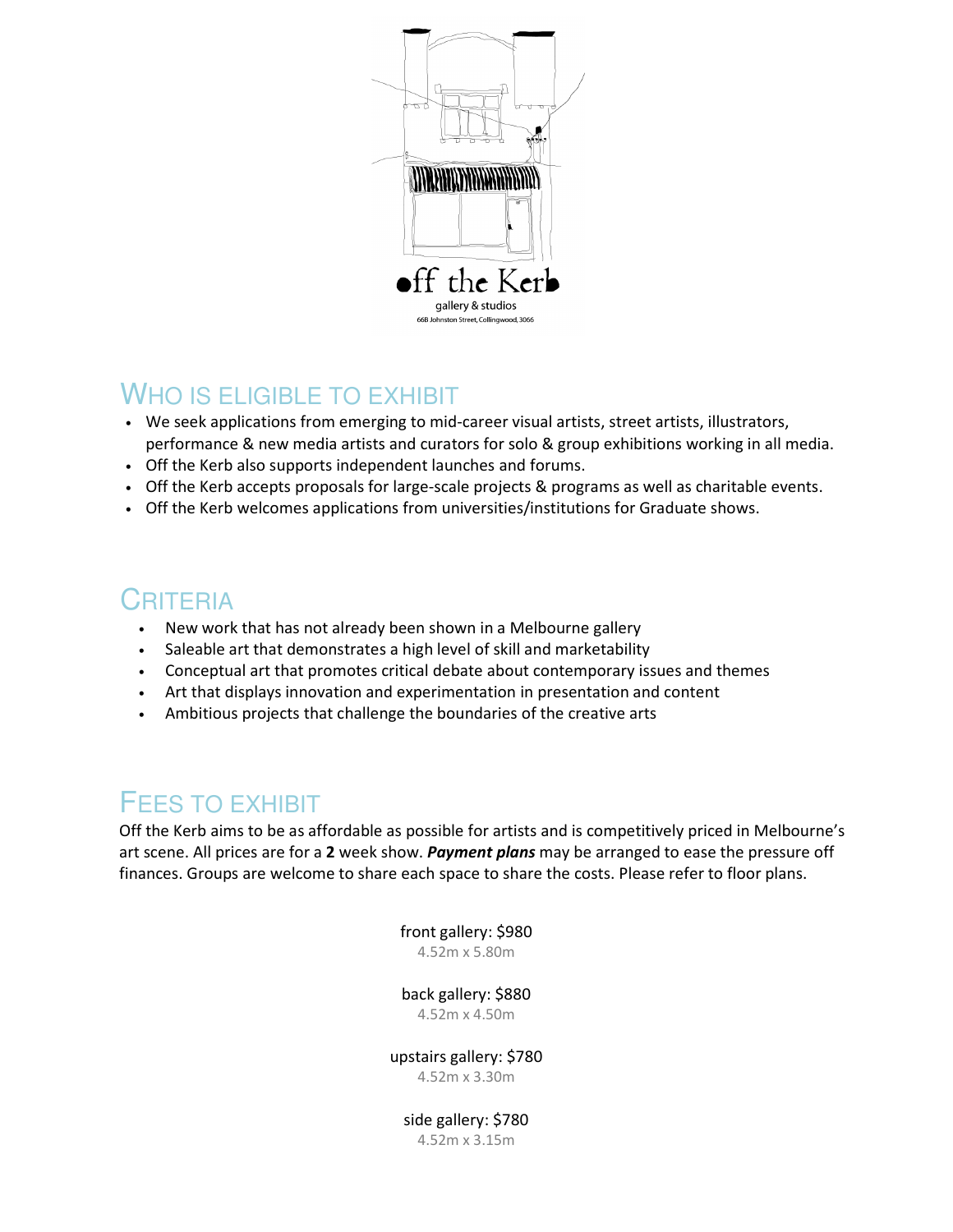## WHAT IS INCLUDED IN YOUR EXHIBITION FEES

- In-house designing of electronic invitations for the artist
- Electronic invitation mail out to over 10,000 subscribers
- In-house design and distribution of E-catalogue to buyers
- Social media marketing through instagram and facebook channels
- Supply of installation devices (nails, screws, hammer, spirit level, tape measure, ladder)
- Plinth x 1
- Ready-made shelves (varying sizes)
- Opening Night drinks for sale
- Gallery Director's curatorial expertise and installation guidance
- Advertising your exhibition on the Off the Kerb website and social media sites
- Off the Kerb staff managing and administering your show for the entire exhibition duration
- Focused sales strategy to patrons and buyers and private viewings
- Packaging of sold art to buyers
- Shipping to interstate or international buyers
- Delivery of art to buyers

#### WHAT TO INCLUDE IN YOUR PROPOSAL

- 1. A concise description of your work you intend to show. This may include a full description of what you intend to present and dimensions of work.
- 2. 5 to 8 jpeg images of most recent work (or proposed work in progress) with accompanying images list. For group show artists 3 to 5 jpeg images of recent works per applicant is required.
- 3. CV for each applicant, including contact details, email and phone number. If this is your first show, please note this on your CV. First timers are very welcome!
- 4. For video works, links of proposed work or recent work no more than 5 minutes in duration.
- 5. Preferred Gallery Space and Month of exhibition (you may provide more than one preference for month and gallery space).

#### EMAIL PROPOSALS TO:

Director/ Shini Pararajasingham info@offthekerb.com.au

If you require any assistance in writing your proposal please ring us on 9077 0174 or 0400 530 464 or email info@offthekerb.com.au